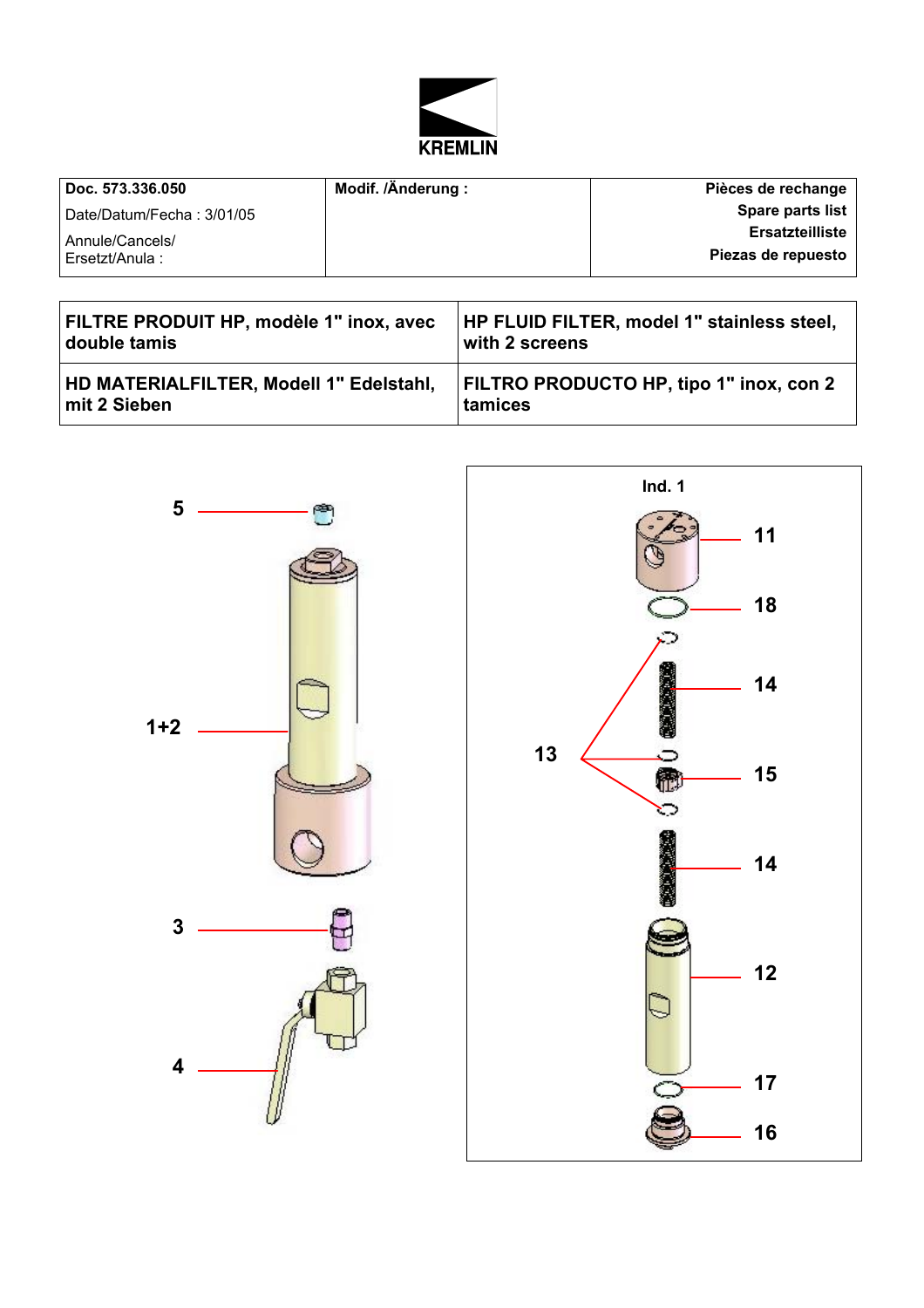| FILTRE EQUIPÉ pour produits fluides                     | <b>EQUIPPED FILTER for fluid materials</b>       | x           |
|---------------------------------------------------------|--------------------------------------------------|-------------|
| AUSGERÜSTETER FILTER für flüssige<br><b>Materialien</b> | <b>FILTRO EQUIPADO para productos</b><br>fluidos | 155.582.050 |

| Ind            | #           | <b>Désignation</b>                | <b>Description</b>                                             | <b>Bezeichnung</b>                           | Denominación                       | <b>Qté</b> |
|----------------|-------------|-----------------------------------|----------------------------------------------------------------|----------------------------------------------|------------------------------------|------------|
| $*1$           | 155.582.000 | Filtre nu inox<br>(voir détail)   | Bare filter, stainless steel<br>(See detail)                   | Nackter Filter - Edelstahl<br>(Siehe Detail) | Filtro solo, inox<br>(ver detalle) |            |
| * 2 I          | 000.161.115 | Tamis n° 15 (360 µ)               | Screen n° 15 (360 $\mu$ )                                      | Sieb Nr. $15(360 \mu)$                       | Tamiz n° 15 (360 µ)                | 2          |
| 3 I            | 905.240.002 | Raccord inox<br><b>MM 3/8 NPT</b> | Fitting, double male,<br>stainless steel.<br><b>MM 3/8 NPT</b> | Doppelnippel, Edelstahl<br><b>AG 3/8 NPT</b> | Racor inox, MM 3/8 NPT             |            |
| * 4 l          | 903.090.220 | Vanne HP FF 3/8 BSP               | HP valve FF 3/8 BSP                                            | Kugelhahn, IG 3/8 BSP                        | Válvula, HH 3/8 BSP                |            |
| 5 <sup>1</sup> | 905.210.304 | Bouchon inox 3/8 NPT              | Plug, stainless steel,<br>3/8 NPT                              | Blindstopfen, Edelstahl,<br>3/8 NPT          | Tapón inox, 3/8 NPT                |            |

| <b>FILTRE NU (sans tamis)</b>     | <b>BARE FILTER (without screen)</b> |             |
|-----------------------------------|-------------------------------------|-------------|
| <b>NACKTER FILTER (ohne Sieb)</b> | <b>FILTRO SOLO (sin tamiz)</b>      | 155.582.000 |

| Ind   | #           | Désignation               | <b>Description</b>      | <b>Bezeichnung</b>       | Denominación        | <b>Qté</b> |
|-------|-------------|---------------------------|-------------------------|--------------------------|---------------------|------------|
| 11    | 055.582.001 | Embase 1"                 | Base, model 1"          | Grundblock, Modell 1"    | Base, tipo 1"       |            |
| 12    | 055.582.002 | Cuve                      | Bowl                    | Filterglocke             | Cubeta              |            |
| 13    | 055.190.007 | Jonc                      | Stop ring               | Sicherungsring           | Clips               | 3          |
| 14    | 055.190.005 | Ressort                   | Spring                  | Feder                    | Muelle              | 2          |
| 15    | 055.582.004 | Bague de guidage          | Guide bush              | Führungsbuchse           | Anillo de quía      |            |
| 16    | 055.582.003 | <b>Bouchon</b>            | Plug                    | Stopfen                  | Tapón               |            |
| $*17$ | 150.040.305 | Joint de bouchon (les 10) | Seal, plug (pack of 10) | Dichtung (Satz à 10 St.) | Junta (bolsa de 10) |            |
| * 18  | 050.040.319 | Joint d'embase            | Seal, base              | Dichtung, Grundblock     | Junta de base       |            |

|  |  | *   155.582.099   Pochette de joints<br>(ind. 13x3, 17, 18) | <b>Package of seals</b><br>$($ ind. 13x3, 17, 18) | <b>Dichtungssatz</b><br>(ind. 13x3, 17, 18) | Bolsa de juntas<br>$($ ind. 13x3, 17, 18) |  |
|--|--|-------------------------------------------------------------|---------------------------------------------------|---------------------------------------------|-------------------------------------------|--|
|--|--|-------------------------------------------------------------|---------------------------------------------------|---------------------------------------------|-------------------------------------------|--|

\* Pièces de maintenance préconisées tenues en stock

\* Preceding the index number denotes a suggested spare part.

\* Bezeichnete Teile sind empfohlene Ersatzteile.

\* Piezas de mantenimiento preventivo a tener en stock.